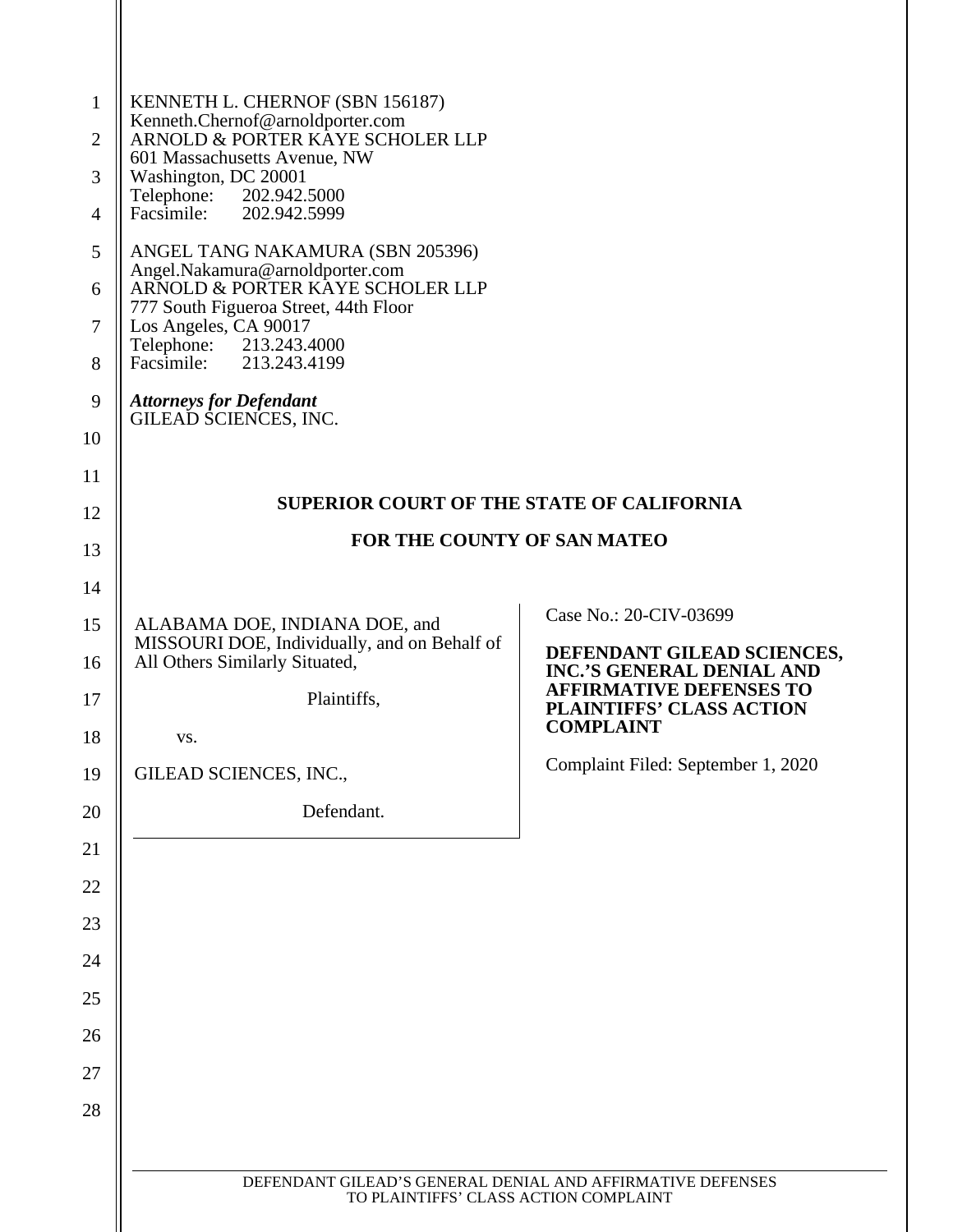Defendant GILEAD SCIENCES, INC. ("Gilead"), by and through counsel undersigned, files its General Denial and Affirmative Defenses to Plaintiffs' Class Action Complaint ("Complaint") and states as follows:

#### **GENERAL DENIAL**

Pursuant to California Code of Civil Procedure § 431.30(d), Gilead hereby denies each and every allegation of Plaintiffs' Complaint, and further denies that Plaintiffs are entitled to the relief prayed for or any relief whatsoever. This General Denial is filed without prejudice to Gilead's right to file an amended answer or further response after conducting discovery. Gilead also reserves the right to move for judgment on the pleadings and/or summary judgment.

#### **AFFIRMATIVE DEFENSES**

Based on the facts and information known to date, and subject to amendment following further investigation of the facts, and without waiver of any rights, privileges, or defenses, Gilead states the following affirmative defenses:

#### **FIRST AFFIRMATIVE DEFENSE**

1. Plaintiffs' claims, and those claims Plaintiffs purport to bring on behalf of members of the putative class, are barred in whole or in part because Plaintiffs and the putative class members lack standing to assert the alleged claims.

# **SECOND AFFIRMATIVE DEFENSE**

# 2. Plaintiffs' claims for economic loss in tort are barred by the economic loss doctrine.

# **THIRD AFFIRMATIVE DEFENSE**

3. To the extent that Plaintiffs suffered damages, such alleged damages were aggravated by the failure of Plaintiffs to mitigate the same. Plaintiffs' recovery should therefore be barred or decreased by reason of their failure to mitigate damages.

# **FOURTH AFFIRMATIVE DEFENSE**

4. Plaintiffs' claims are barred, in whole or in part, under the doctrines of contributory negligence and/or comparative fault and/or other applicable common law or statutory doctrine.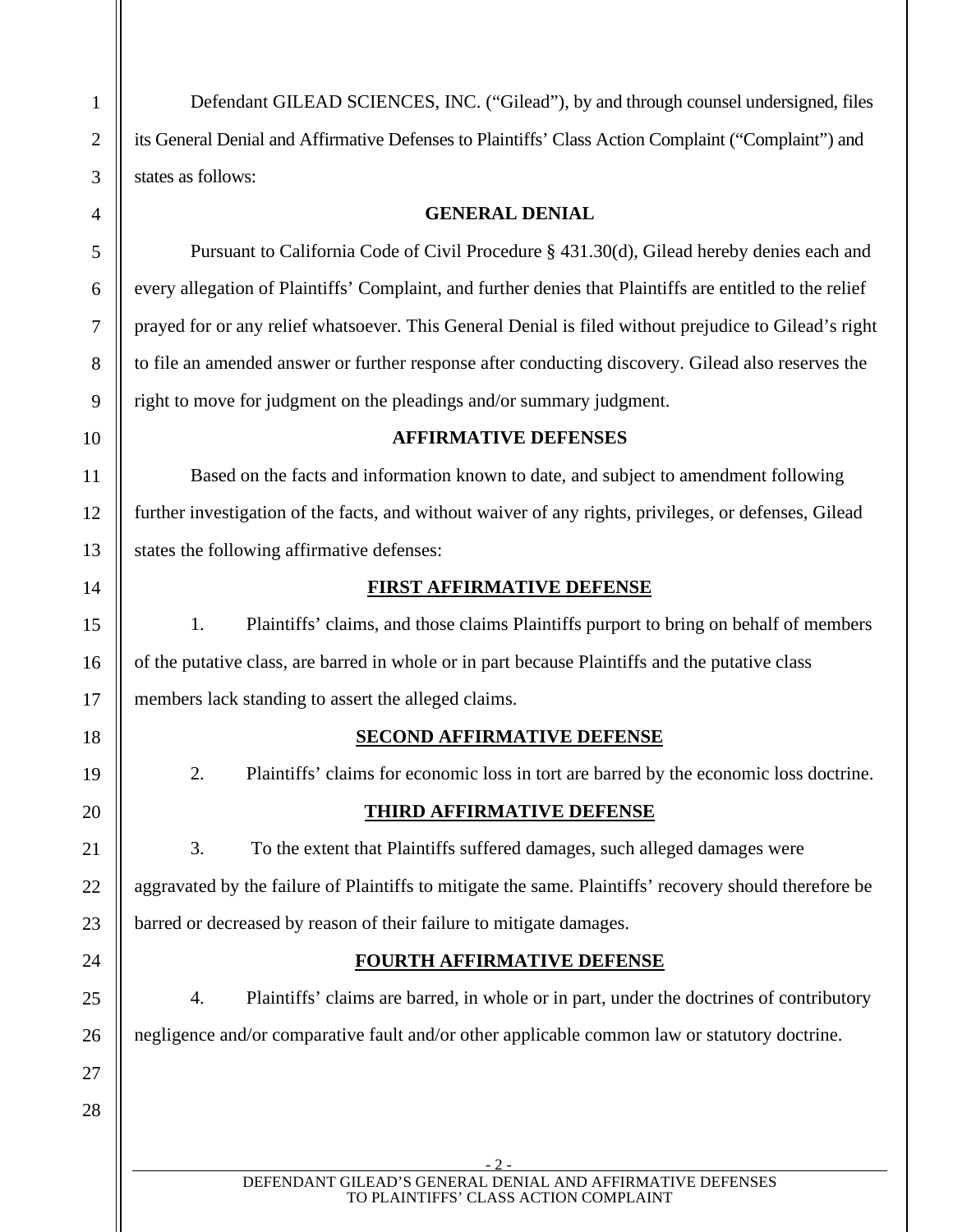| $\mathbf{1}$   |                                                                                                       | <b>FIFTH AFFIRMATIVE DEFENSE</b>                                                                    |
|----------------|-------------------------------------------------------------------------------------------------------|-----------------------------------------------------------------------------------------------------|
| $\overline{2}$ | 5.                                                                                                    | Plaintiffs' claims are barred to the extent Plaintiffs and putative class members did               |
| 3              | not sustain any legal injury.                                                                         |                                                                                                     |
| $\overline{4}$ | <b>SIXTH AFFIRMATIVE DEFENSE</b>                                                                      |                                                                                                     |
| 5              | 6.                                                                                                    | Plaintiffs' claims are barred by the equitable doctrine of waiver. Plaintiffs' claims               |
| 6              |                                                                                                       | alleging invasion of privacy, breach of contract, violation of the California Confidentiality of    |
| $\overline{7}$ | Medical Information Act ("CMIA"), and violation of Missouri Revised Statutes Section 191.656 are      |                                                                                                     |
| 8              | barred against those Plaintiffs and putative class members who waived any alleged confidentiality     |                                                                                                     |
| 9              | or privacy regarding their medical or personal information by disclosing to third parties the nature, |                                                                                                     |
| 10             | details and/or substance of their medical treatment, medical condition, and/or medical products       |                                                                                                     |
| 11             | received or used.                                                                                     |                                                                                                     |
| 12             |                                                                                                       | SEVENTH AFFIRMATIVE DEFENSE                                                                         |
| 13             | 7.                                                                                                    | Plaintiffs' claims are barred by the equitable doctrine of estoppel.                                |
| 14             |                                                                                                       | <b>EIGHTH AFFIRMATIVE DEFENSE</b>                                                                   |
| 15             | 8.                                                                                                    | Plaintiffs' and putative class members' damages or losses, if any, are speculative                  |
| 16             |                                                                                                       | and/or uncertain, and therefore, not compensable.                                                   |
| 17             |                                                                                                       | <b>NINTH AFFIRMATIVE DEFENSE</b>                                                                    |
| 18             | 9.                                                                                                    | Plaintiffs' breach of contract claims are barred based upon a failure of consideration.             |
| 19             |                                                                                                       | <b>TENTH AFFIRMATIVE DEFENSE</b>                                                                    |
| 20             | 10.                                                                                                   | Plaintiffs' claims are barred or reduced under the principles of assumption of the risk             |
| 21             | and/or informed consent.                                                                              |                                                                                                     |
| 22             |                                                                                                       | <b>ELEVENTH AFFIRMATIVE DEFENSE</b>                                                                 |
| 23             | 11.                                                                                                   | Plaintiffs' alleged damages were not proximately caused by any act or omission of                   |
| 24             |                                                                                                       | Gilead and/or were caused or proximately caused by some person or third party other than Gilead     |
| 25             |                                                                                                       | for whom Gilead is not legally responsible.                                                         |
| 26             |                                                                                                       |                                                                                                     |
| 27             |                                                                                                       |                                                                                                     |
| 28             |                                                                                                       |                                                                                                     |
|                |                                                                                                       | $-3-$                                                                                               |
|                |                                                                                                       | DEFENDANT GILEAD'S GENERAL DENIAL AND AFFIRMATIVE DEFENSES<br>TO PLAINTIFFS' CLASS ACTION COMPLAINT |
|                |                                                                                                       |                                                                                                     |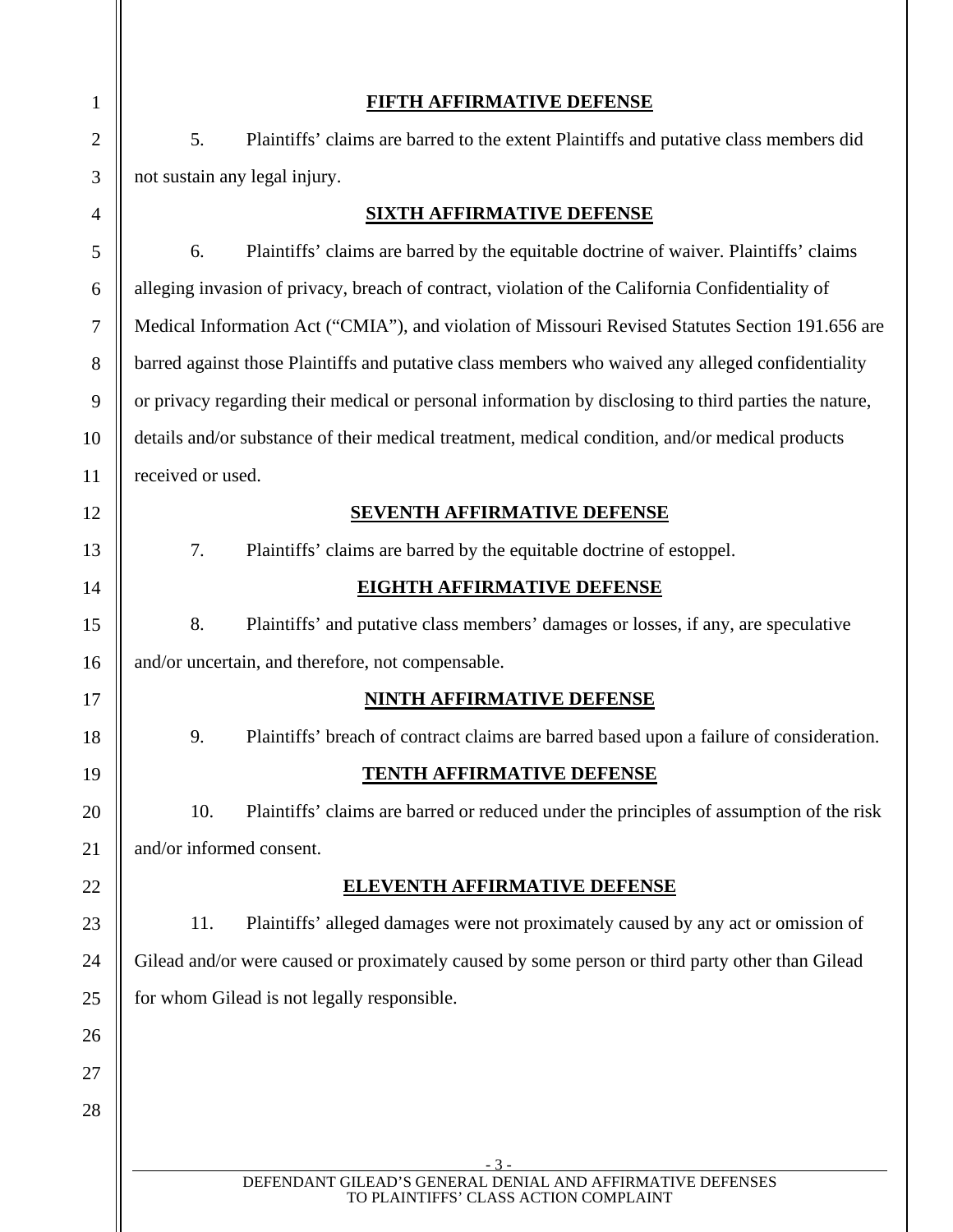| $\mathbf{1}$   | <b>TWELFTH AFFIRMATIVE DEFENSE</b>                                                                     |  |  |
|----------------|--------------------------------------------------------------------------------------------------------|--|--|
| $\overline{c}$ | Gilead is entitled to the benefit of all defenses and presumptions contained in, or<br>12.             |  |  |
| 3              | arising from, California and Missouri law. Gilead reserves its right to assert all applicable defenses |  |  |
| $\overline{4}$ | under California and Missouri law governing the claims of any particular plaintiff.                    |  |  |
| 5              | <b>THIRTEENTH AFFIRMATIVE DEFENSE</b>                                                                  |  |  |
| 6              | Gilead gives notice that it intends to rely upon such other defenses as may become<br>13.              |  |  |
| 7              | available or apparent during the course of discovery and thus reserves the right to amend this         |  |  |
| 8              | General Denial and assert additional affirmative defenses.                                             |  |  |
| 9              | <b>GILEAD'S PRAYER FOR RELIEF</b>                                                                      |  |  |
| 10             | <b>WHEREFORE, Gilead denies all liability to Plaintiffs and putative class members, and</b>            |  |  |
| 11             | requests that the Court enter judgment in favor of Gilead and against Plaintiffs, and award Gilead     |  |  |
| 12             | costs and other relief as the Court deems just and proper, including Gilead's costs of suit and        |  |  |
| 13             | reasonable attorneys' fees.                                                                            |  |  |
| 14             |                                                                                                        |  |  |
| 15             | <b>DEMAND FOR JURY TRIAL</b>                                                                           |  |  |
| 16             | Gilead hereby demands a trial by jury.                                                                 |  |  |
| 17             |                                                                                                        |  |  |
| 18             |                                                                                                        |  |  |
| 19             | Dated: January 25, 2021<br><b>ARNOLD &amp; PORTER KAYE SCHOLER LLP</b>                                 |  |  |
| 20             | By: <u>/s/ Kenneth L. Chernof</u><br>Kenneth L. Chernof                                                |  |  |
| 21             | Angel Tang Nakamura                                                                                    |  |  |
| 22             | Stephanie N. Kang<br>Hannah R. Coleman                                                                 |  |  |
| 23             |                                                                                                        |  |  |
| 24             | <b>Attorneys for Defendant</b><br>GILEAD SCIENCES, INC.                                                |  |  |
| 25             |                                                                                                        |  |  |
| 26             |                                                                                                        |  |  |
| 27             |                                                                                                        |  |  |
| 28             |                                                                                                        |  |  |
|                | - 4 -                                                                                                  |  |  |
|                | DEFENDANT GILEAD'S GENERAL DENIAL AND AFFIRMATIVE DEFENSES<br>TO PLAINTIFFS' CLASS ACTION COMPLAINT    |  |  |
|                |                                                                                                        |  |  |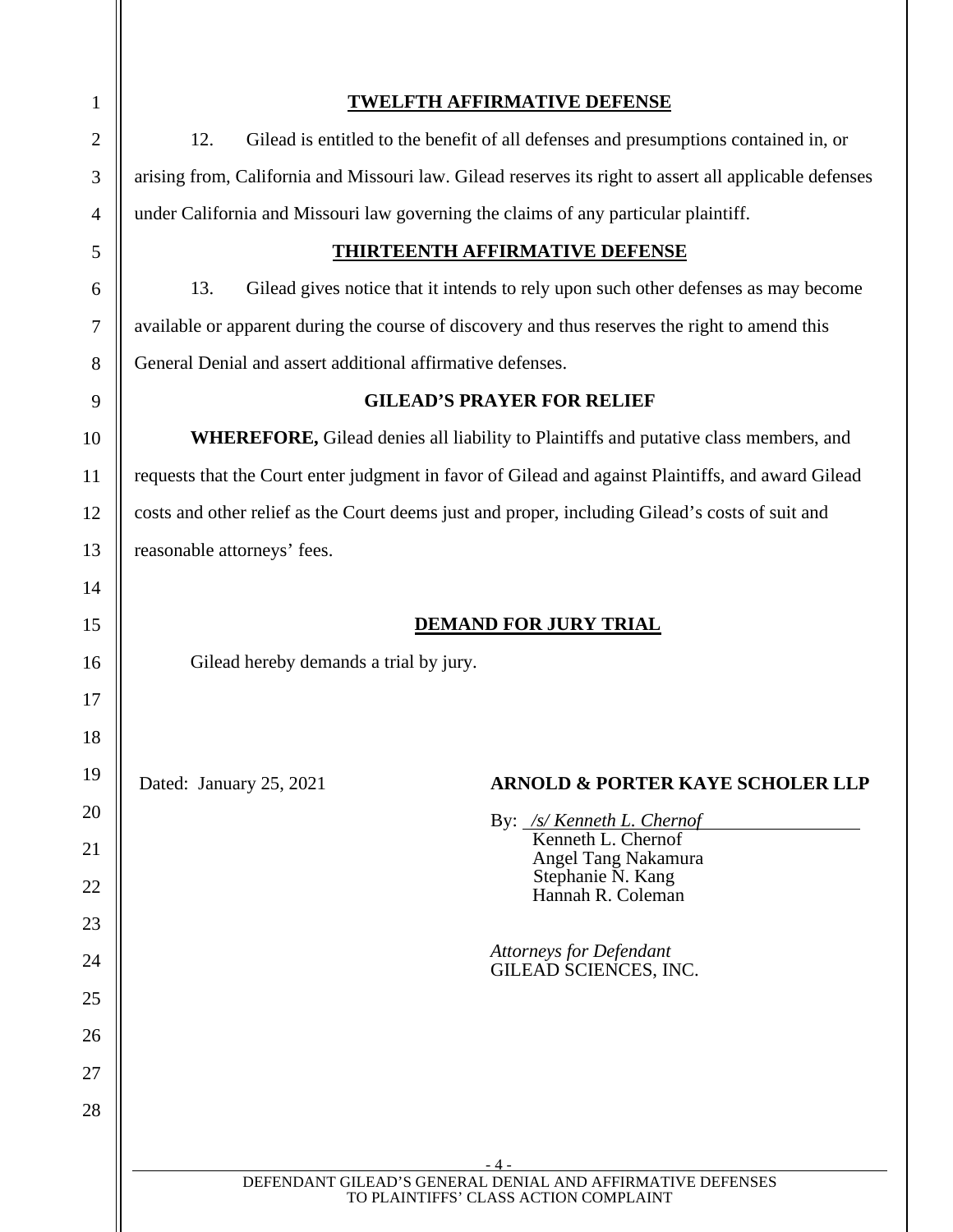| 1              | <b>PROOF OF SERVICE</b>                                                                                                                           |
|----------------|---------------------------------------------------------------------------------------------------------------------------------------------------|
| $\overline{2}$ | I am over eighteen years of age and not a party to this action. I am employed in the County<br>1.                                                 |
| 3              | of Los Angeles, State of California. My business address is 777 South Figueroa Street,<br>Forty-Fourth Floor, Los Angeles, California 90017-5844. |
| $\overline{4}$ | 2.<br>On <b>January 25, 2021</b> , I served the following document(s):                                                                            |
| 5              | DEFENDANT GILEAD SCIENCES, INC.'S GENERAL DENIAL AND<br><b>AFFIRMATIVE DEFENSES TO PLAINTIFFS' CLASS ACTION COMPLAINT</b>                         |
| 6<br>7         | 3.<br>I served the document(s) on the following person(s):                                                                                        |
| 8              | <b>Benjamin Galdston</b><br><b>Attorneys for Plaintiffs</b><br><b>BERGER MONTAGUE PC</b><br>and the Proposed Class                                |
| 9              | 12544 High Bluff Drive, Suite 340<br>San Diego, CA 92130                                                                                          |
| 10             | $(619)$ 489-0300<br>Tel:<br>bgaldston@bm.net                                                                                                      |
| 11             |                                                                                                                                                   |
| 12             | <b>Shanon J. Carson</b><br>Sarah R. Schalman-Bergen                                                                                               |
| 13             | <b>BERGER MONTAGUE PC</b><br>1818 Market Street, Suite 3600                                                                                       |
| 14             | Philadelphia, PA 19103                                                                                                                            |
| 15             | $(215)$ 875-4656<br>Tel:<br>scarson@bm.net                                                                                                        |
| 16             | sschalman-bergen@bm.net                                                                                                                           |
| 17             | <b>John Albanese</b><br><b>BERGER MONTAGUE PC</b>                                                                                                 |
| 18             | 43 SE Main Street, Suite 505<br><b>Minneapolis, MN 55414</b>                                                                                      |
| 19             | $(612)$ 594-5997<br>Tel:<br>emdrake@bm.net                                                                                                        |
| 20             | jalbanese@bm.net                                                                                                                                  |
| 21             | Ronda B. Goldfein                                                                                                                                 |
| 22             | <b>Yolanda French Lollis</b><br><b>Adrian M. Lowe</b>                                                                                             |
| 23             | AIDS LAW PROJECT OF PENNSYLVANIA                                                                                                                  |
| 24             | 1211 Chestnut Street, Suite 600<br>Philadelphia, PA 19107                                                                                         |
| 25             | $(215) 587 - 9377$<br>Tel:<br>goldfein@aidslawpa.org                                                                                              |
| 26             | alowe@aidslawpa.org                                                                                                                               |
| 27             | lollis@aidslawpa.org                                                                                                                              |
| 28             |                                                                                                                                                   |
|                |                                                                                                                                                   |
|                | $-5-$<br>DEFENDANT GILEAD'S GENERAL DENIAL AND AFFIRMATIVE DEFENSES                                                                               |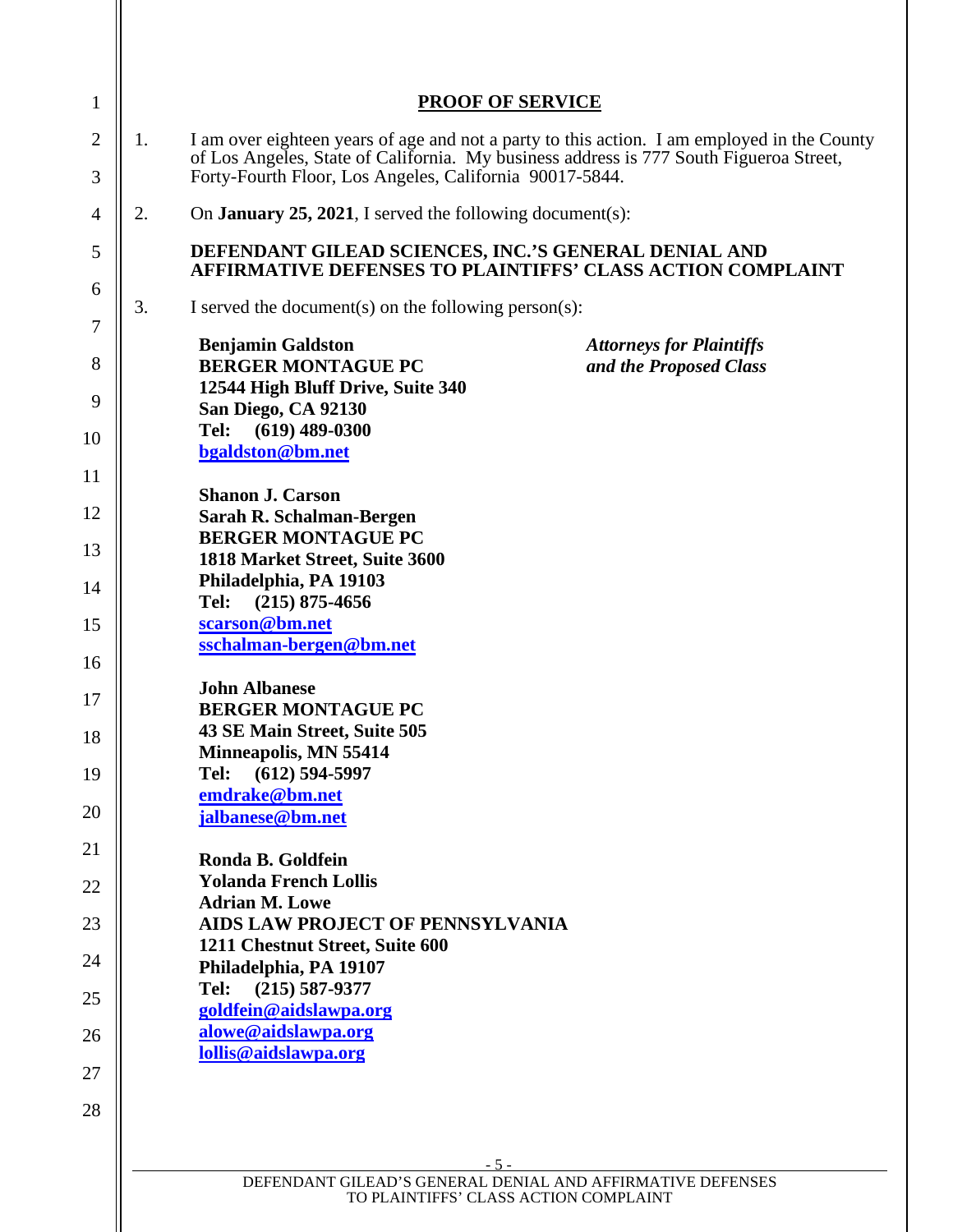| 1<br>2<br>3    |        | John J. Grogan<br>David A. Nagdeman*<br>LANGER, GROGAN & DIVER PC<br>1717 Arch Street, Suite 4020<br>Philadelphia, PA 19103                                                                                                                                                                        |
|----------------|--------|----------------------------------------------------------------------------------------------------------------------------------------------------------------------------------------------------------------------------------------------------------------------------------------------------|
| 4              |        | $(215)$ 320-5660<br>Tel:<br>jgrogan@langergrogan.com                                                                                                                                                                                                                                               |
| 5              |        | dnagdeman@langergrogan.com                                                                                                                                                                                                                                                                         |
| 6              |        | Dept. 22 of San Mateo Superior Court<br>Courtesy copy<br>dept22@sanmateocourt.org                                                                                                                                                                                                                  |
| 7              |        |                                                                                                                                                                                                                                                                                                    |
| 8              | 4.     | The documents were served by the following means:                                                                                                                                                                                                                                                  |
| 9<br>10        | $\Box$ | <b>By U.S. Mail.</b> I enclosed the document(s) in a sealed envelope or package addressed to the<br>$\overline{\text{person(s)}}$ at the address(es) in Item 3 and (check one):                                                                                                                    |
| 11             |        | deposited the sealed envelope with the United States Postal Service, with the postage<br>fully prepaid.                                                                                                                                                                                            |
| 12             |        | placed the envelope for collection and mailing, following our ordinary business                                                                                                                                                                                                                    |
| 13             |        | practices. I am readily familiar with this business' practice for collecting and processing<br>correspondence for mailing. On the same day the correspondence is placed for collection                                                                                                             |
| 14             |        | and mailing, it is deposited in the ordinary course of business with the United States Postal<br>Service, in a sealed envelope with postage fully prepaid.                                                                                                                                         |
| 15             |        | I am employed in the county where the mailing occurred. The envelope or package was<br>placed in the mail at Los Angeles, California.                                                                                                                                                              |
| 16<br>17<br>18 | $\Box$ | By Overnight Delivery/Express Mail. I enclosed the documents and an unsigned copy of<br>this declaration in a sealed envelope or package designated by<br>[name of delivery company or U.S. Postal Service for Express Mail] addressed to the<br>persons at the address(es) listed in Item 3, with |
| 19             |        | [Express Mail postage or, if not Express Mail, delivery fees] prepaid or provided for. I<br>placed the sealed envelope or package for collection and delivery, following our ordinary                                                                                                              |
| 20             |        | business practices. I am readily familiar with this business' practice for collecting and<br>processing correspondence for express delivery. On the same day the correspondence is<br>collected for delivery, it is placed for collection in the ordinary course of business in a box              |
| 21             |        | regularly maintained by<br>[name of delivery company or U.S. Postal Service for Express Mail] or delivered to a                                                                                                                                                                                    |
| 22             |        | courier or driver authorized by [name of delivery company] to receive documents.                                                                                                                                                                                                                   |
| 23             | □      | <b>By Messenger Service.</b> I served the documents by placing them in an envelope or package                                                                                                                                                                                                      |
| 24             |        | addressed to the persons at the address(es) listed in Item 3 and providing them to a<br>professional messenger service for service. (See attached Declaration(s) of Messenger.)                                                                                                                    |
| 25             | $\Box$ | <b>By Facsimile Transmission.</b> Based on an agreement between the parties to accept service<br>by facsimile transmission, which was confirmed in writing, I faxed the document $(s)$ and an                                                                                                      |
| 26             |        | unsigned copy of this declaration to the person(s) at the facsimile numbers listed in Item 3<br>on <b>January 25, 2021</b> , at [type time]. The transmission was reported as complete without                                                                                                     |
| 27<br>28       |        | error by a transmission report issued by the facsimile machine that I used immediately<br>following the transmission. A true and correct copy of the facsimile transmission report,<br>which I printed out, is attached hereto.                                                                    |
|                |        |                                                                                                                                                                                                                                                                                                    |
|                |        | - 6 -<br>DEFENDANT GILEAD'S GENERAL DENIAL AND AFFIRMATIVE DEFENSES                                                                                                                                                                                                                                |

TO PLAINTIFFS' CLASS ACTION COMPLAINT